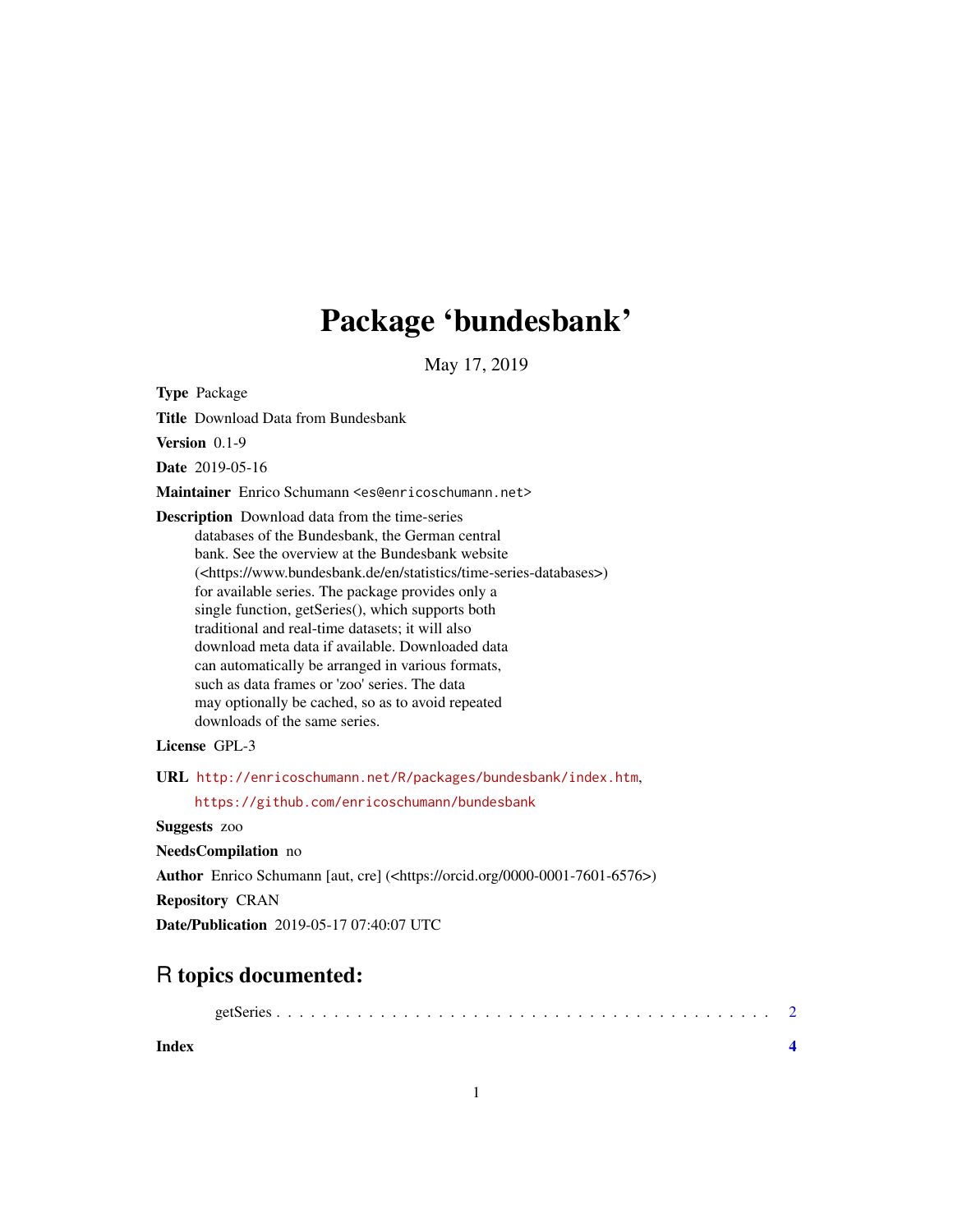<span id="page-1-0"></span>

#### Description

Download time-series from the website of the Bundesbank.

#### Usage

```
getSeries(series,
          start = NULL,
          end = format(Sys.Date(), "%Y-%m"),
          return.class = "data.frame",
          verbose = TRUE, dest.dir = NULL)
```
#### Arguments

| series       | The series name as given by the Bundesbank (e.g. 'BBK $01.5T0316$ ' for 3-<br>Month EURIBOR).                                                                                         |
|--------------|---------------------------------------------------------------------------------------------------------------------------------------------------------------------------------------|
| start        | character in format 'YYYY-MM' or 'YYYY'. If omitted, the function downloads<br>data from the earliest available date. Currently ignored for real-time datasets.                       |
| end          | character in format 'YYYY.MM' or 'YYYY'. If omitted, the function down-<br>loads data up to the most recent available date. Currently ignored for real-time<br>datasets.              |
| return.class | character or NULL. Currently supported are "zoo" and "data. frame". If NULL or<br>"list", a list is returned for time-series. Real-time data are always returned<br>as a data. frame. |
| verbose      | logical                                                                                                                                                                               |
| dest.dir     | NULL or character. If character, it must be the path to an existing directory.<br>See Details.                                                                                        |

#### Details

The data can be downloaded in CSV-format from the Bundesbank's website [http://www.bundesban](http://www.bundesbank.de)k. [de](http://www.bundesbank.de) .

If dest.dir is provided, the downloaded dataset gets a date prefix (today in format YYYYMMDD) and is stored in directory dest.dir. Before any download is attempted, the function checks whether a file with today's prefix exist in dest.dir; if yes, the file is used.

#### Value

A data.frame with two (or more) columns:

| dates  | dates (of class Date) |
|--------|-----------------------|
| values | numerical values      |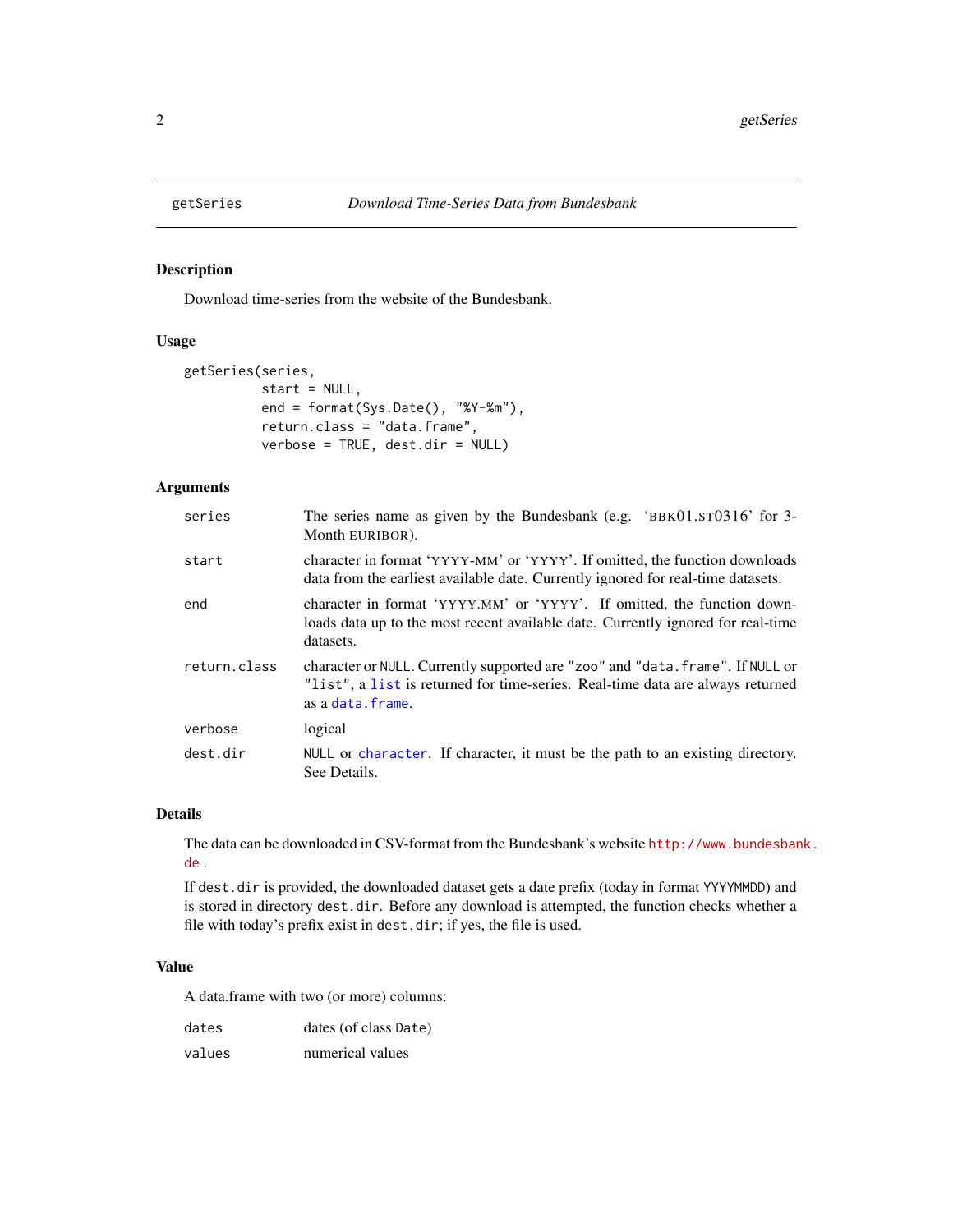#### <span id="page-2-0"></span>getSeries 3

The result for single time-series may have an attribute info, which is a character vector and holds additional information for series (such as its unit). See Examples.

Real-time datasets are always organised as a [data.frame](#page-0-0), in which the rows correspond to the reporting period and the columns to the publication date. Real-time datasets always have several attributes, in particular date, which corresponds to the publication date.

#### Author(s)

Maintainer: Enrico Schumann <es@enricoschumann.net>

#### Examples

```
## (Internet connection required)
series <- "BBK01.ST0304" ## Eonia
res <- getSeries(series) ## retrieve all available data
res <- getSeries(series, start = "2012-01")
res <- getSeries(series, end = "2012-01")
res <- getSeries(series, start = "2012-01", end = "2012-05")
## make 'zoo' series
if (require("zoo")) {
   Eonia <- zoo(res$values, res$dates)
   plot(Eonia)
}
## check comments
writeLines(strwrap(paste("- ", attr(res, "info")), width = 60, exdent = 2))
## real-time dataset (Gross domestic product)
gdp <- getSeries("BBKRT.A.DE.N.A.AG1.CA010.V.A")
## use caching
## ==> the example uses a temporary directory, but
## better is to use a less ephemeral destination,
## e.g. '~/Downloads/bundesbank'
gdp <- getSeries("BBKRT.A.DE.N.A.AG1.CA010.V.A",
                dest.dir = tempdir())
### Downloading data from Bundesbank ... Done.
gdp <- getSeries("BBKRT.A.DE.N.A.AG1.CA010.V.A",
                dest.dir = tempdir()### Using cache ... Done.
```